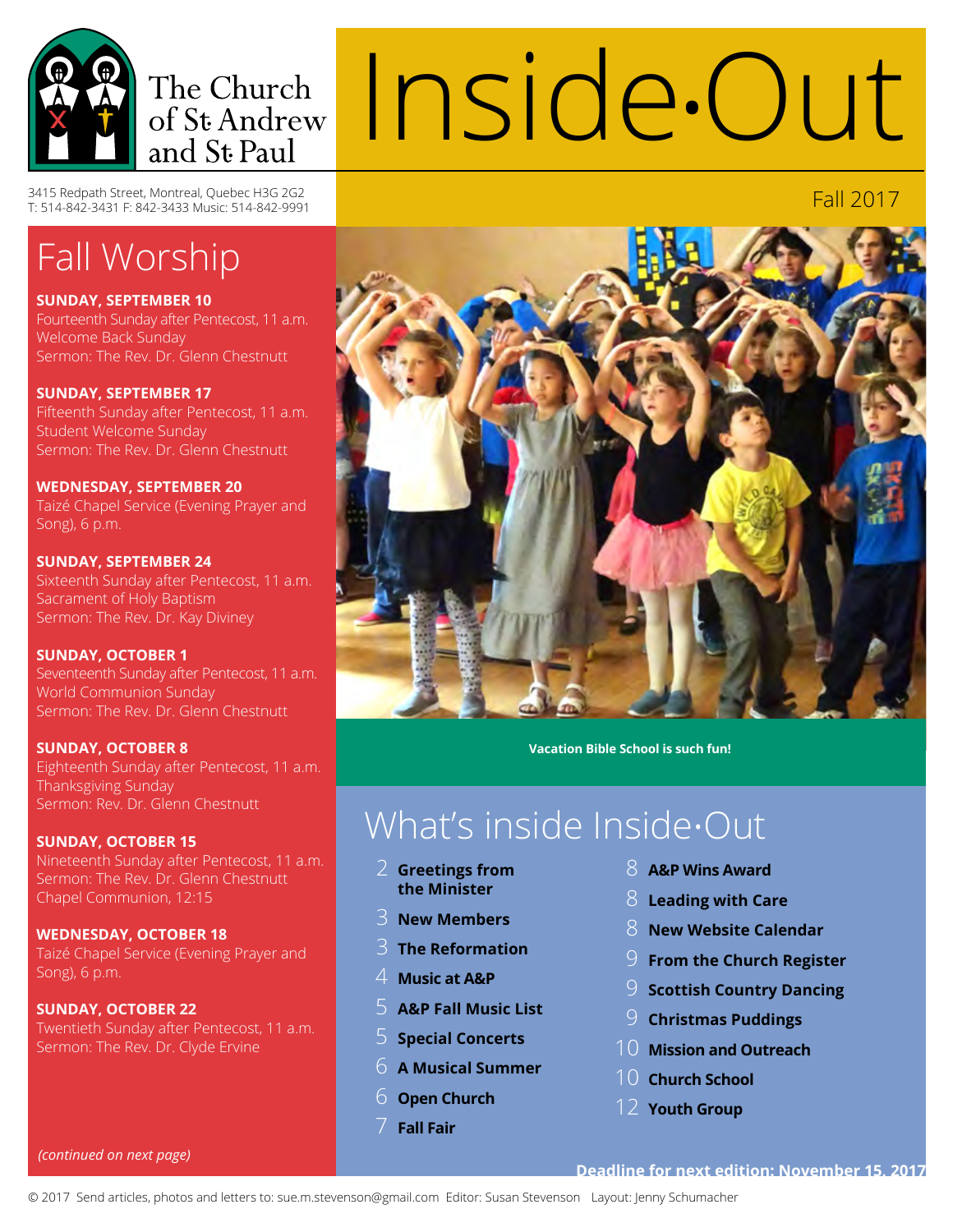# Fall Worship con't Fall Worship con't Breaking down walls

### **Sunday, October 29**

All Saints Sunday, 11 a.m. Reformation Sunday Sacrament of Holy Baptism Sermon: Rev. Dr. Kay Diviney

### **Sunday, November 5**

Twenty-Second Sunday after Pentecost, 11 a.m. Remembrance Sunday Sermon: Rev. Dr. Glenn Chestnutt

### **Sunday, November 12**

Twenty-Third Sunday after Pentecost, Sermon: Rev. Dr. Glenn Chestnutt

### **Wednesday, November 15**

Taizé Chapel Service (Evening Prayer and Song), 6 p.m.

### **Sunday, November 19**

Twenty-Fourth Sunday after Pentecost, 11 a.m. Sermon: Rev. Dr. Kay Diviney

### **Sunday, November 26**

Christ the King Sunday, 11 a.m. Sacrament of Holy Communion Sermon: Rev. Dr. Glenn Chestnutt

# Greetings from the Minister



Dear Friends,

S we begin a new fall session at The Church of St. Andrew<br>and St. Paul I hope there will be opportunities for us to<br>knock down a few walls... and St. Paul I hope there will be opportunities for us to see each other in new ways. May we also be prepared to knock down a few walls…

Please allow me to explain what I mean by this: A minister tells the story of how he had been in a parish for

a number of years yet for whatever reason was unable to meaningfully relate to one particular church member. One day the minister plucked up the courage to go and see the parishioner in the hope that he might be able to build some kind of relationship between them.

The parishioner was an avid gardener and took great delight in maintaining a low stone wall around his beautiful garden. As the minister was parking his car at the parishioner's house he inadvertently backed into the wall, knocking part of it down. At that moment any hopes of reconciliation between the minister and parishioner evaporated, or so the minister thought as he imagined the parishioner never speaking to him again. But on the contrary, this unfortunate episode provided a space for humour and in turn a lowering in tension between them. The parishioner saw the funny side of it!

They never became the best of friends and the minister never quite found out why the parishioner had been cold to him in the past, but now at least they could communicate with one another in a meaningful way.

Perhaps this anecdote relates to many of our situations. Is it not the case that often we have tendencies to build walls around the things we cherish so as to keep others out? In the fractured society we live in today this is understandable. But in situations where our walls begin to crumble might there be opportunities for us to see others in a better light?

The Gospel cites time and time again how Jesus noticed, stopped, listened and responded to the needs of individuals. The Psalmist put it well when he spoke about God watching over our going out and coming in. If the knowledge of God's very personal care and concern is a source of great comfort, let it also be an inspiration to us at the beginning of this session, so that in our worship and in all our activities, our church is a place where each person is known, valued, well treated and loved. May our church be a place where we can knock down walls if we have to!

*Your minister and friend, Glenn*

# Send Us Your Ideas for *InsideOut*

If you have ideas for future issues, please submit them for consideration. If you have a question about your Church and how it works, or if you have a question or comment about the Christian faith, we want to hear about it. Submit your ideas, articles, photos or comments to sue.m.stevenson@gmail.com. Submissions should be no more than 500 words. Digital and scanned photos should be about a 1MB jpg file and should be sent as a separate file.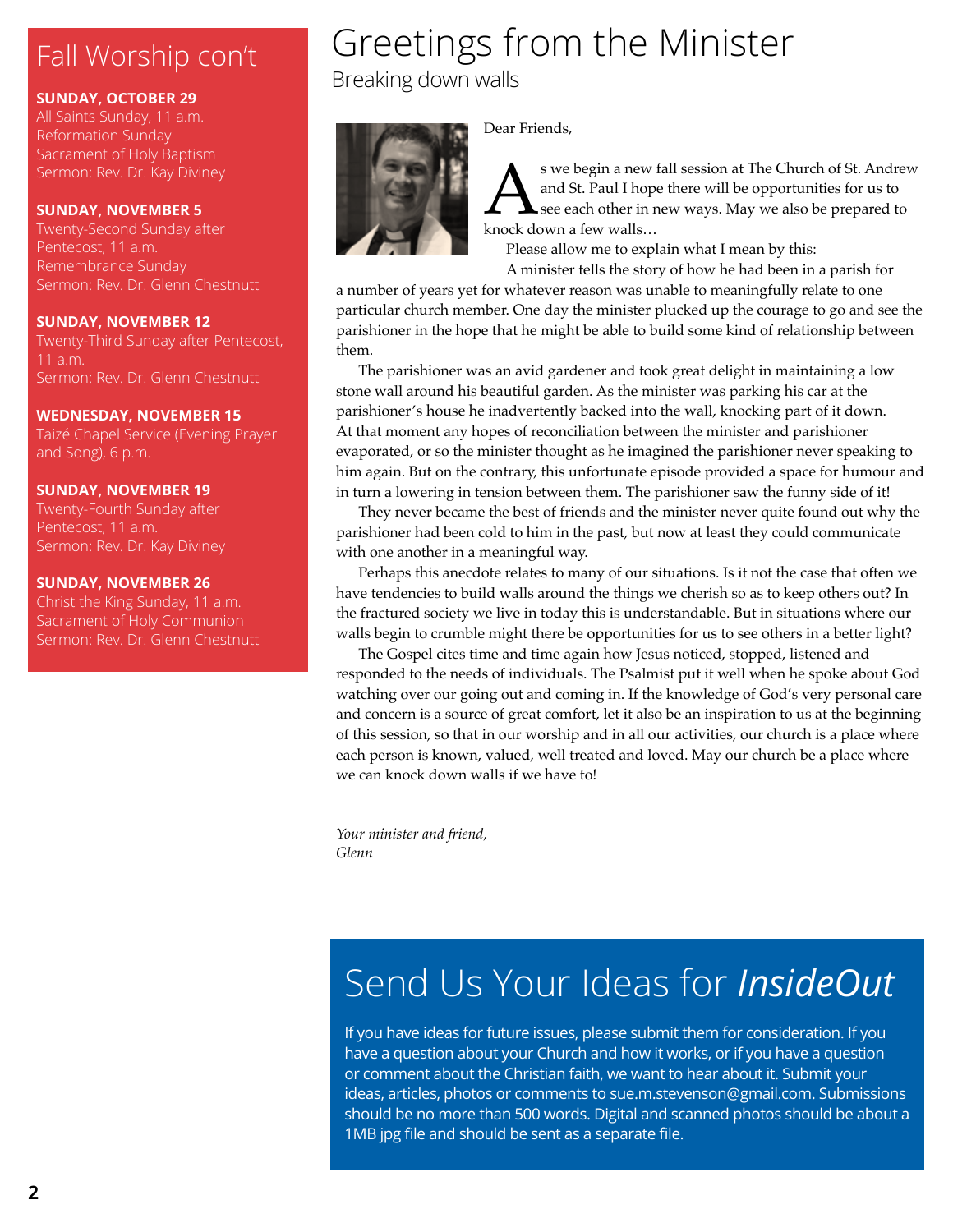## New Members Welcome to you all

**OREC A** is to welcome new members to our midst. In lat June the following people joined our church is to welcome new members to our midst. In late fellowship. It is wonderful that they have taken this important step in their lives and the life of our congregation.

Welcome to Jacob Dufresne, Ian MacKenzie, Doreen Adair, Derek Chubry, Marguerite Chubry, Karla Veronica Urzua Toledo, Gabriel Isidro Valenzuelo Morales, Margaret Suttie, Elizabeth Durnford , and Chantal Boisclair.

We are also very happy to welcome young communicants from our congregation. There were eight of them this year and we had a special party to celebrate their membership in the church family. A wonderful group as you can see from the photo!



**Celebrating our young communicants!**



## The Reformation 500th Anniversary celebration in Montreal

There will be a Conference on this special anniversary – October 29 and 30 – at the McGill University School of Religious Studies and at The Church of St. Andrew and St. Paul. Speakers will include The Rev. Dr. Glenn Chest McGill University School of Religious Studies and at The Church of St. Andrew and St. Paul. Speakers will include The Rev. Dr. Glenn Chestnutt, Prof. Charles Taylor, Dr. Gerbern S. Oegema, and Dr. Jonathan Oldengarm.

The conference focuses on the 500th anniversary of the Reformation in light of the rich, many sided and often conflict laden relations between the Reformation and the world's religions. Papers will address a selection of topics involving central aspects of the relationship between the history of the Reformation with the Catholic Church, with Judaism, Islam, and the Asian religions, as well as with the Indigenous people and the interreligious dialogue. A central question in all papers will be what we can learn from the past to make our present and future better, especially in the context of inter-religious contacts in Quebec and Canada and in light of the growing influence of religion and globalization. A panel discussion will close this colloquium, which will be open to the public.

The evening of the second day will be a Liturgy of Solemn Vespers for the Reformation. It will be held at The Church of St. Andrew and St. Paul. Clergy are The Rev. Dr. Glenn Chestnutt, and Pere Pierre Dufour. Music will be by J.S. Bach and Felix Mendelssohn, and performed by the church choir; organist J. Oldengarm and conductor J-S.Vallee.

Organized by the Council for Theological Education in Montreal (Cite-M), the Center for Research on Religion (CREOR) and the School of Religious Studies (SRS), McGill University.

For more information see the McGill website, or contact gerbern.oegema@mcgill.ca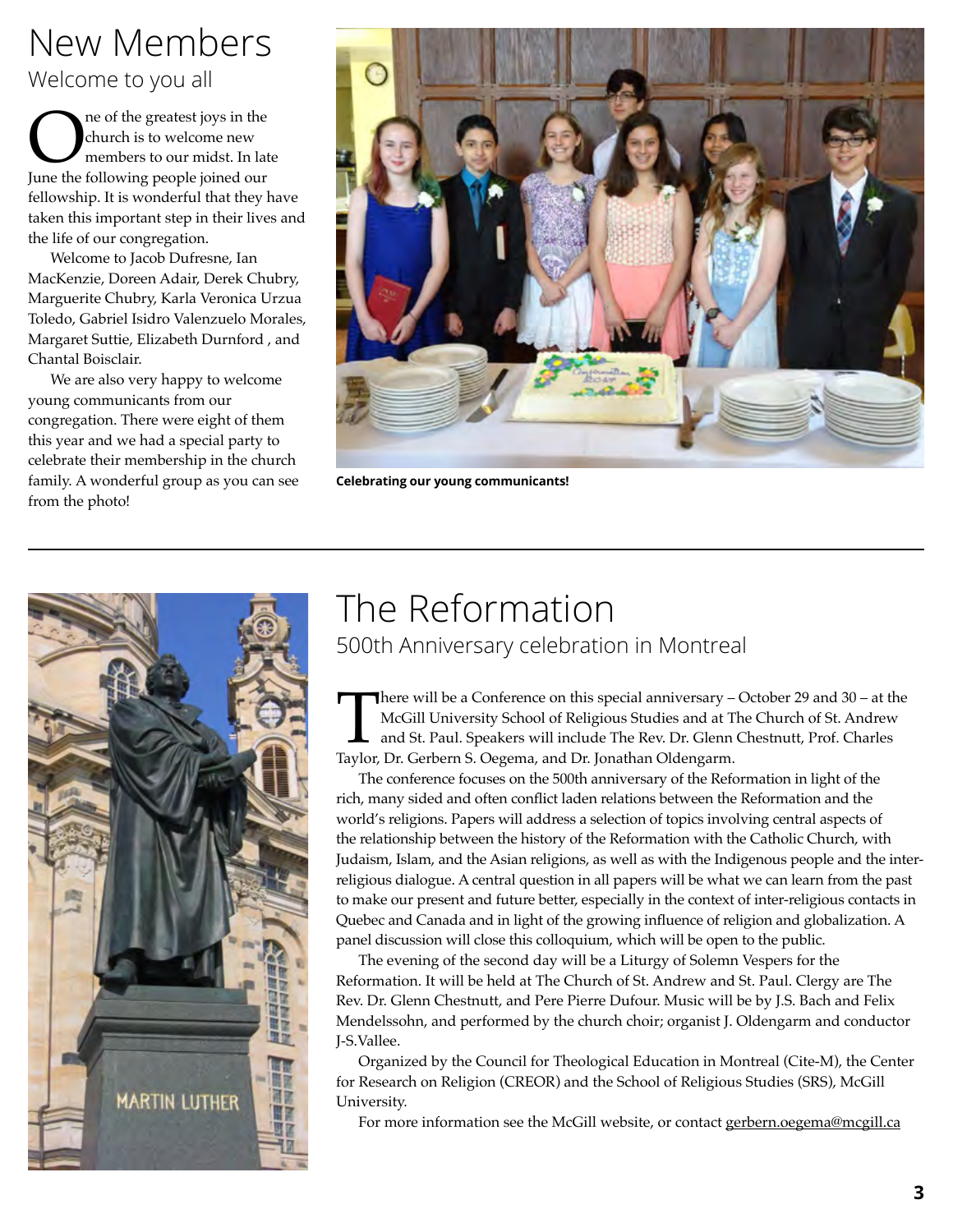### Music at A&P What are hymns all about?



**Every Sunday morning at St. Andrew**<br>and St. Paul, our service includes at<br>least four hymns that the congregation sing, along with the choir and the organ. When and St. Paul, our service includes at least four hymns that the congregation sing, along with the choir and the organ. Why do we do this? Where do these hymns come from? Who wrote them, and why?

Prior to the Protestant Reformation of 1517, virtually all music and spoken word in

Western church services was sung or said by clergy or the choir; these two groups in a sense spoke, prayed and sang "on behalf" of the assembled congregation--and did so in Latin, a language that was used only in scholarship and church, and not really spoken by anyone. That is not to say that lay people had no connection with their faith: on the contrary, every aspect of daily life was permeated by a sense of the universe's divine order, the so-called Great Chain of Being. In practice there was a tradition of biblical stories being acted out in plays by lay people. The once-in-a-decade Oberammergau Passion Play, held in south Germany to this day, is a famous remnant of this. Lay people, even if illiterate, were known to memorise long passages of scripture, the creeds, or other sacred texts and poetry. Thus, even if church services proper remained the province of the clergy and musicians, daily life could be rich in matters of faith, and atheism would probably have been considered conceptually impossible.

Martin Luther, John Calvin, John Knox and the other Reformers understood the power of symbols. The pre-Reformation church used symbols effectively: the monumental verticality of a Gothic cathedral makes the believer feel small in the presence of Almighty God, and draws her eyes heavenward; the mystery of the physical elements and choreography of the Mass (the bread and wine transforming into the physical body and blood of Christ) creates a sense of awe, wonder and uncertainty that can easily require some form of mediation between the believer and God; etc. A symbol whose strength the Reformers grasped to genial effect was the people's voice: they took the clergy and musicians' monopoly on speech and song in worship, and shared it with the congregation: congregational hymn-singing was the result.

To varying degrees, the Reformers felt that scripture (and preaching on scripture) was the only Word that belonged in worship services. For Calvin, Zwingli and Knox in particular, even ancient sacred poetry was inadmissable. From this doctrine of "Sola scriptura" ("Scripture alone"), only biblical words could be sung. And where are the best songs found in the Bible? In the Psalms of David, naturally! Calvin and company set about making rhyming, metrical versions of the psalms, and setting them to fairly simple, repetitive tunes that congregants with no musical training could learn fairly quickly. They also set key prayers (the Lord's Prayer, the Songs of Mary and Simeon) and the creeds to music, so that lay people could readily learn and sing those as well. The 16th- and 17th-century Genevan and Scottish psalters, from which many of the metrical psalms in the first 69 numbers in our Book of Praise are drawn, are the product of their labours. These three Reformers saw no room for choirs in church or instruments either: only the people of God singing the Word of God would do.

Unlike his stricter contemporaries, Luther felt that the ancient musical, poetic and artistic traditions of the faith had a place in worship, so long as they could be justified scripturally and were relevant to the local context. He differentiated between the styles of worship that were appropriate for private devotions, village churches, city churches and university churches. The complexity of the music, preaching, ritual and languages used should rightly increase in each category. However, common to each is a strong emphasis on congregational song. Luther naturally approved of metrical psalm singing, but also fostered a flowering of original hymn-text writing that has never been equalled to this day. The great hymns of Philipp Nicolai, Johann Walther, Paul Gerhardt, Martin Rinckhardt and others are well-represented in our Book of Praise. In addition, Luther personally translated many of the great Latin hymns of the ancient church into German, often adapting the original irregular Gregorian chant melodies into more metrically strict forms for congregational singing. In this way, Luther looked to the past in order to enrich the future.

The Calvinists stayed the course in singing only psalms for a few centuries. However, eventually hymns slipped into use alongside the psalms. Interestingly, the hymns of Isaac Watts (later 18th century) were not officially sung in the Church of England during his lifetime. The Methodists under Wesley began singing Watts' and others' hymns around that time, and such was their popularity (and the draw of the Wesleys' travelling ministry) that the Anglicans finally capitulated in the 1830s, and opened the door to non-scriptural hymn texts. Characteristically, many Presbyterians held out even into the late 19th century, and some especially conservative Presbyterian groups still to this day will only sing psalms without instrumental accompaniment.

Besides the democratic symbolism of giving the people a voice in worship, what motivated the Reformers to introduce congregational singing? Education was a key goal; to that end, the Reformers cleverly taught the new psalms and hymns to children first, and got them to teach their parents. Singing was a commonplace everyday activity in any case; the received repertoire of folk songs was enriched through the addition of new sacred texts, sometimes sung to well-known folk melodies. The new doctrines were thus internalised through repetition at home, at school, at work and at church.

The ideas of the Reformation came to northern Europe at the right time politically and socially, and the movement caught the imagination of key political leaders, who for various reasons were unhappy with the Roman church. The great structural changes that came from the ensuing conflicts laid the basis for much of what is our modern Western worldview, and the rights and freedoms that many of us take for granted. I would argue that the democratisation of theological knowledge that congregational hymn-singing represents is an apt metaphor for the transformation that the Reformation brought. It is a fundamental shift from the Medieval, epitomised by the Great Chain of Being--God, angels, demons, stars, moon, kings, princes, nobles, commoners, etc.--to the Enlightenment, neatly summarised in Calvin's view of each believer as prophet, priest and king. Soli Deo Gloria!

*Jonathan Oldengarm, Director of Music*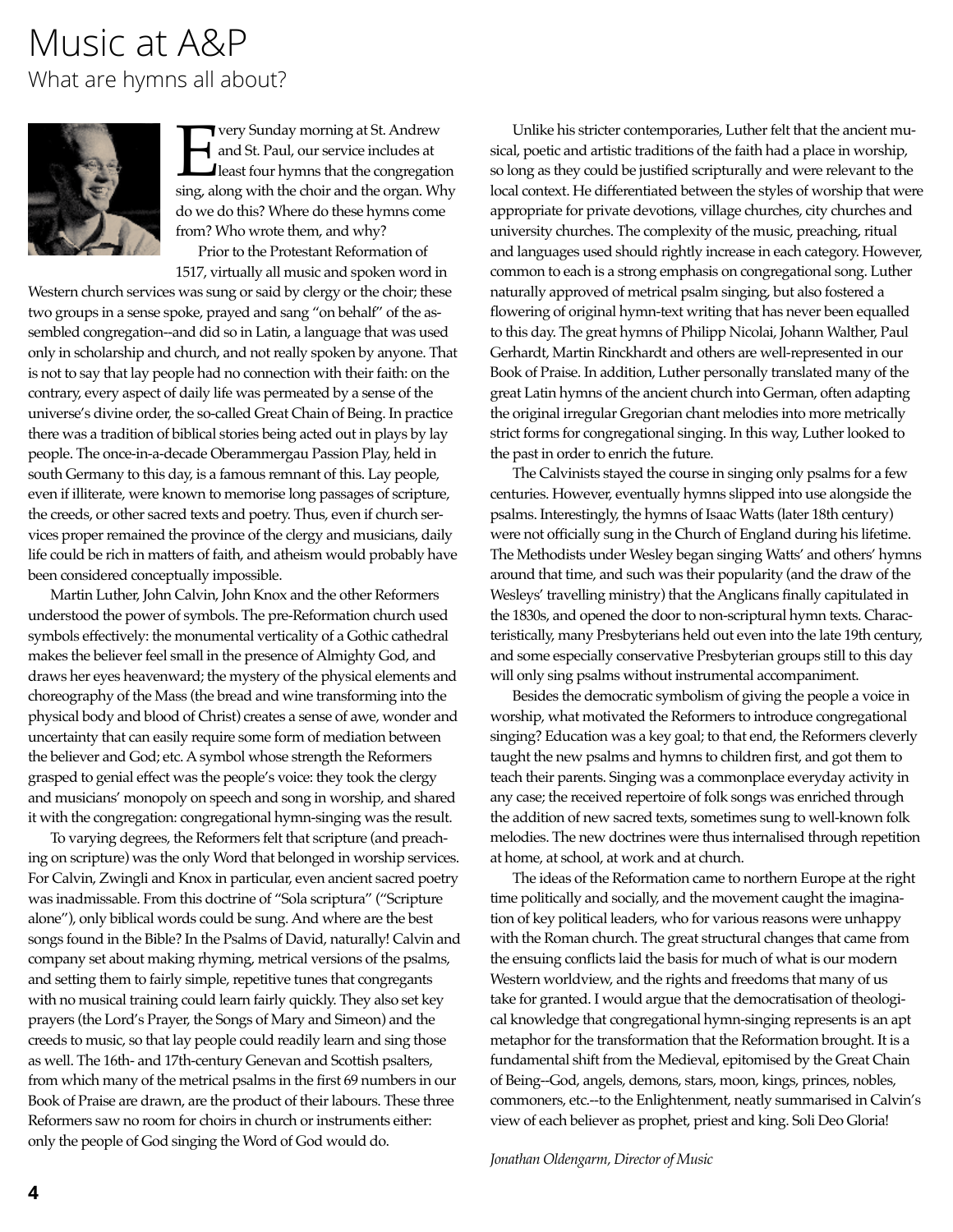# A&P Fall Music List



**September 17** Prelude: Pastorale, from Sonata no. 1; Andante Cantilène, op. 15 no. 3 (Guilmant) Introit: I will sing unto to the Lord,

from *Israel in Egypt* (Handel) Anthem: Lord, Thou hast been our refuge (Vaughan Williams) Postlude: Marche sur un thème de Haendel, op. 15 no. 2 (Guilmant)

#### **September 24**

Prelude: Two Sketches (Sowerby) Introit: Exultate Deo (Scarlatti) Anthem: Lord, when the sense of thy sweet grace (Berkeley) Postlude: Choral Prelude: Rejoice, ye pure in Heart (Sowerby)

#### **October 1**

Prelude: Pastorale, op. 19 (Franck) Setting: Communion Service in A minor (Darke) Anthem: O clap your hands (Rutter)

Motets: Jesus, the very thought of thee is sweet (Wood); Sing, my soul, his wondrous love (Rorem)

Postlude: Introduction et Allegro, from Sonata no. 1 (Guillmant)

#### **October 8**

Prelude: Auf meinen lieben Gott (Böhm) Introit: Let their celestial concerts all unite (Handel)

Anthem: Die Himmel erzahlen die Ehre Gottes (Schütz)

Postlude: Nun danket all Gott, op. 65 no. 59 (Karg-Elert)

#### **October 15**

Prelude: Chorale Preludes (Krebs) Introit: Ride the Chariot (Spiritual, arr. Smith) Anthem: The 23rd Psalm (Vaughan Williams) Postlude: Fantasie g-moll (Müthel)

#### **October 22**

Prelude: Psalm 36 & 140 (Sweelinck) Introit: Chantez à Dieu (Sweelinck) Anthem: Os justi (Bruckner) Postlude: Praeambulum d-moll (Weckmann)

#### **October 29**

Prelude: Vater unser im Himmlreich (Sweelinck); Vater unser im Himmlreich, BWV 682 (Bach) Introit: Selig sind die Toten (Schütz) Anthem: Ein feste Burg, BWV 80/1 (Bach) Postlude: Ein feste Burg ist unser Gott, op. 65 no. 47 (Karg-Elert)

#### **November 5**

Prelude: Elegiac Romance (Ireland) Introit: They are at Rest (Elgar) Anthem: Domine Jesu, from *Requiem* (Duruflé) Postlude: Paean (Harwood)

#### **November 12**

Prelude: Excerpts from *Schübler Chorales*  (Bach) Introit: The fear of the Lord (Howells) Anthem: Sing joyfully (Mundy) Postlude: Overture to St. Paul (Mendelssohn/Best)

#### **November 19**

Prelude: Grand Organ Piece (Adams) Introit: Thou wilt keep him in perfect peace (Wesley) Anthem: Beatus vir (Carissimi) Postlude: Choral Song and Fugue (Wesley)

#### **November 26**

Prelude: Psalm Preludes, Set 2 nos. 1 & 2 (Howells) Setting: Communion Service *Collegium Regale*  (Howells) Anthem: Let all mortal flesh keep silence (Bairstow) Motets: Worthy art thou, O Lord (Willan); O Jesus, King most wonderful (Tye) Postlude: Psalm Prelude, Set 2 no. 3 (Howells)

## Fall Concerts

#### **Vespers for Reformation 500**

Tuesday, October 31, 2017 at 7:30 p.m

The Choir of the Church of St. Andrew and St. Paul; Serenata St. John; Jean-Sébastien Vallée, conductor; Jonathan Oldengarm, organist; featuring Magnificat, BWV 243 by J.S. Bach.

### **Arvo Pärt – Passio**

Tuesday, November 21, 2017 at 7:30 p.m. at l'Oratoire St-Joseph de Montréal

The Choir of the Church of St. Andrew and St. Paul; Chamber Instrumental Ensemble; Jean-Sébastien Vallée, conductor

### **Maison du Parc Benefit Concert: Mass in C (Beethoven)**

November 24, 2017 at 7:30 p.m.

Choir of the Church of St. Andrew and St. Paul; members of the Montreal Symphony Orchestra Players' Association; Jean-Sebastien Vallée, conductor

### **Montreal Bach Festival's annual Nuit des Chœurs**

Saturday, November 25 from 4:00 to 10:00 p.m.

Twelve local choirs, accompanied by organist Jonathan Oldengarm.

#### **George Frideric Handel – Messiah**

November 30, 2017 at 7:30 p.m. at the Church of St. Andrew and St. Paul

December 1, 2017 at 7:30 p.m. at l'Église St-Jean-Baptiste

Choir of the Church of St. Andrew and St. Paul; McGill Chamber Orchestra; Boris Brott, conductor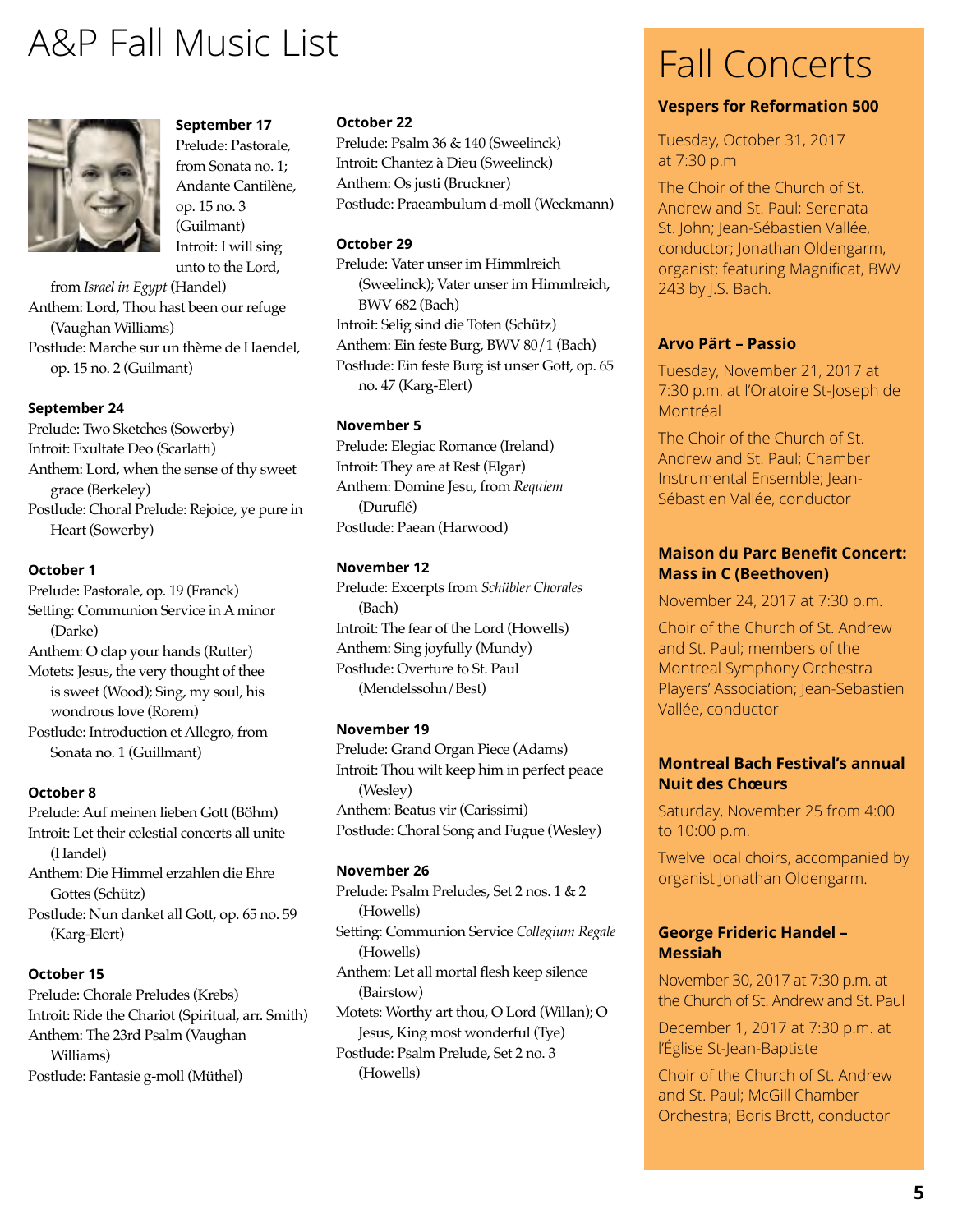# A Musical Summer...

and a look ahead

This past summer at St. Andrew and St. Paul was filled with<br>musical activity. Each Sunday, a reduced choir of twelve to<br>eighteen singers led the congregation in sacred song, with<br>soloists alone on two Sundays. musical activity. Each Sunday, a reduced choir of twelve to eighteen singers led the congregation in sacred song, with soloists alone on two Sundays.

A particular highlight came in early July, when our church hosted many events as part of the annual national convention of the Royal Canadian College of Organists, this year held jointly with the Northeast chapters of the American Guild of Organists. On Monday, July 3, nearly 1,000 organists and choirmasters filled the church for the convention's opening worship service. Rev. Glenn Chestnutt preached, while Jean-Sébastien Vallée and Jonathan Oldengarm provided musical leadership along with the choir and brass ensemble. The hymn singing was something to behold; the choir gave first performances of choral works commissioned for the occasion from noted Canadian composers Mark Sirett and John Burge. We were also delighted by the participation of the Revs. Gwenda Wells and Sherman Hesselgrave (Anglican), and Père Pierre Dufour, c.s.c. (Roman Catholic) in the service. Other convention events held at our church included the opening recital (Sunday, July 2), the National Competition in Organ Improvisation of the AGO (Wednesday, July 5) and the winners' recital of the AGO Regional Competition for Young Organists and the National Organ Playing Competition of the RCCO (Thursday, July 6).

Each Thursday in July and August we hosted the Organ Intermezzi midday recitals, featuring artists from Latvia, the Czech Republic, Italy, Germany, the Netherlands and Canada. Each brought a unique take to our mighty Casavant organ, presenting repertoire rarely heard in the city to great effect.

This coming October 31 at 7:30 p.m., D.V., we will host a service of Vespers in honour of the 500th anniversary of the Protestant Reformation, an event that is one of the key reasons our church exists. Our choir is joined by the musicians of Serenata St. John in presenting J.S. Bach's *Magnificat*, BWV 243, and Mendelssohn's *Verleih uns Frieden*, a touching setting of Martin Luther's famous prayer for peace. The Rev. Glenn Chestnutt officiates. The service falls within an international academic conference being held at McGill University entitled "500 Years Reformation 2017", which includes speakers Charles Taylor, Torrance Kirby and others. Details may be found at cite-m.com/ event/500th-anniversary-of-the-reformation-2016-2017/.

In addition, our choir will sing Arvo Pärt's haunting *Passio* at St. Joseph Oratory on November 21; the annual benefit concert for the Maison du Parc on November 24, together with members of the MSO Players' Association; and two performances of Handel's *Messiah* on November 30 and December 1 together with the McGill Chamber Orchestra, at St. Andrew and St. Paul and l'église St Jean Baptiste, respectively.

## Open Church A very busy summer!

Things started off with a bang as we opened right after<br>
Canada Day and went straight into the American Fourth<br>
of July holiday. The city was teening with tourists and St.<br>
Andrew and St. Paul seemed to be on the radar of Canada Day and went straight into the American Fourth of July holiday. The city was teeming with tourists and St. We are in several guide books and the banners out front drew in the curious. As well, the museum with many special installations meant that there were constant crowds out front.

The Church, of course, did not disappoint and we received many, many positive expressions of amazement at what the building contains. Montreal citizens who took the opportunity to come in were also excited with what they saw. The garden was another delight for visitors who enjoyed its beauty and peace. Last but not least, our guides Louis Buckett and Alex Sheasby met visitors with cheerful grace and friendliness. Alex also took time to play the violin each day which was an added bonus. A neighbourhood child care group had a scavenger hunt in the building. I think the goal was to find the Scouts motto in the Chapel. The total number of visitors was 5247! All in all I think we can consider this summer's opening to be a success.

*Don Kelly Programme Coordinator*



**Visitors – just two of the 5247 that came through the doors this summer!**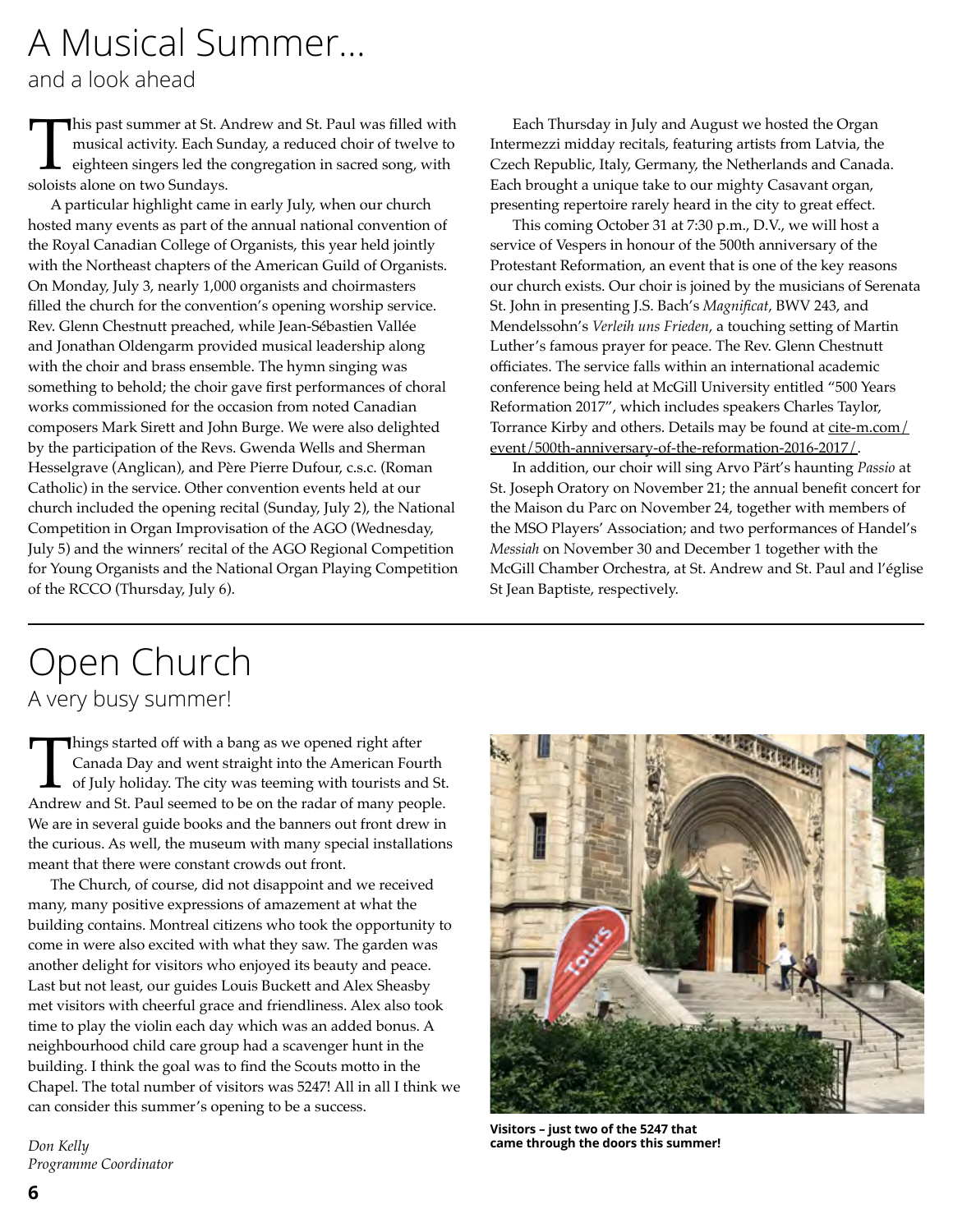# Fall Fair November 4

Mark your agenda!

Once more the volunteers are<br>
gearing up for the big event<br>
Donations for the stalls have been arriving gearing up for the big event of November, the Fall Fair. at the Church House for several months now, and all are gratefully accepted. We can make a difference through the charities we support with the Fair proceeds, and so it is 'all hands to the plough!".

This year we are led by Katie Kinnear, and her second-in-command, Selma Buckett. Planning has been going on for some months, and for those who have never sampled a day at the Fair, this year is your opportunity! There is a delicious lunch, a coffee and muffins corner, home baking, preserves – the list is below!

On Thursday evening, November 3, there is a Cinq-a-Sept. Book for this event, (\$20) through Susan Stevenson (514-933- 2934). All the wine and cheese is donated by church members. You can buy some of the very best items before Saturday's event, and it is a great party!



**Fall Fair is a hectic and exciting spot on November 4!**

| 2017 FALL FAIR TABLE CONVENORS |                        |                    |                                  |
|--------------------------------|------------------------|--------------------|----------------------------------|
| Asian Delights                 | Siska Chen             | (514) 935-5442     | huangsiska@gmail.com             |
| <b>Books</b>                   | Roberta Bolton         | $(514)$ 485-1766   | rmbolton51@gmail.com             |
| <b>Bottle Shop</b>             | Janet Faith            | $(514)$ 483-1620   | janet.faith@sympatico.ca         |
|                                | Tara Wilkie            | $(514) 543 - 1361$ | taracam@videotron.ca             |
| Children's Shop                | Jean Shettler          | (514) 937-0098     | shettler@msn.com                 |
| Christmas Table                | Margarita M.-Ibanez    | (514) 538-0831     | maggiemedina@hotmail.ca          |
| Church Officer                 | Peter Sabourin         | (514) 842-7225     | churchofficer@standrewstpaul.com |
| Coffee & Muffins               | Sharon and Art Dworzak | (450) 689-4379     | grammy.shani@sympatico.ca        |
| Convenor's Corner              | Naomi Struik           | (514) 223-1632     | jonathan_oldengarm@hotmail.com   |
| Home Baking                    | Heather Luckow         | $(514)$ 697-6569   | e56hnw@hotmail.com               |
| Jewellery                      | Ann Owens              | (514) 931-3295     | ann.owens08@gmail.com            |
| Linens & Lace                  | Carmen Lewis           | (514) 935-7558     |                                  |
| Preserves                      | Joan Blair             | (450) 672-3587     | joan.nora.blair@gmail.com        |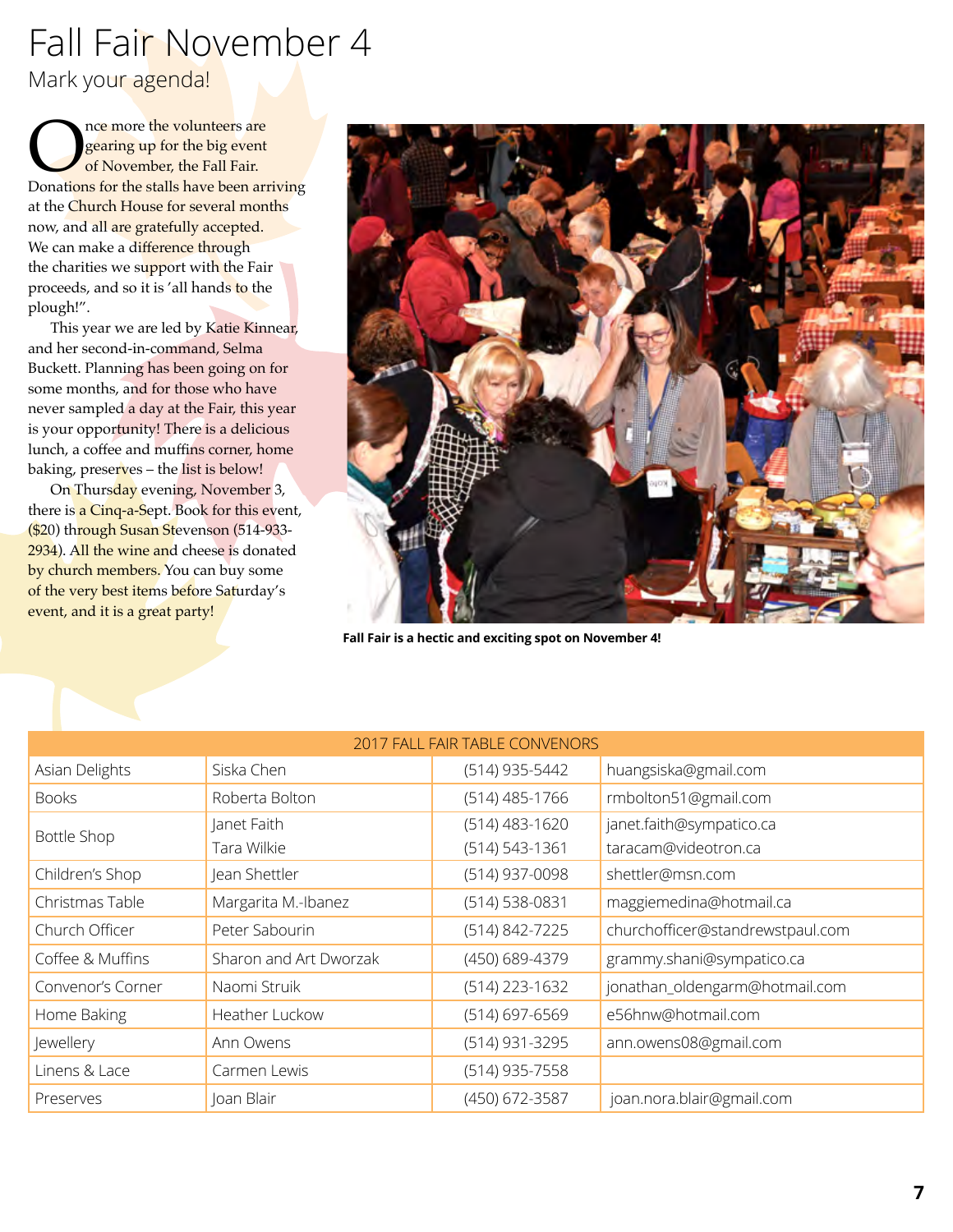## A&P Wins a 2017 Experts' Choice Award



**Expert reviewers consider The Church of St. Andrew and St. Paul among the top attractions in Montreal based on research done by** Church of St. Andrew and St. Paul among the top attractions **TripExpert** (tripexpert.com). On August 20, 2017, we were advised that our church had won an Expert's Choice award in recognition of our standing in the top 9% of Montreal's attractions based on reviews collected from magazines, newspapers and travel guides (such as Fodor's and Michelin). With God's blessings, there is little doubt that our Open Church Tours, which welcomed over 5200 visitors this summer, our worship services in the church and online, our frequent music events, and our extensive mission projects are being noticed in our own community and afar.

## Leading with Care Ever-present at church

The Leading with Care program,<br>
one which has been in place for<br>
many years, continually makes<br>
improvements in our church quietly and one which has been in place for many years, continually makes effectively. Here are two examples. Have you noticed the white strips that are on steps throughout the building? Peter Sabourin makes certain they are clear and obvious for our safety. The weekly Bulletin now has a message – "As you prepare for this Service, please note the nearest exit from where you are seated. This message from the Leading with Care Committee is part of the Church's strategy of keeping everyone safe."This is a program that continues to take care of everyone, introducing new ideas from time to time.

# Our New Website Calendar

Take a peek

modern, feature-rich, highly visual calendar was recently<br>added to our re-designed church website. Not only does<br>to enter and update services, events and activities, it allows them t added to our re-designed church website. Not only does this calendar make it easy for the staff of our church office to enter and update services, events and activities, it allows them to:

- Add photos and a complete description
- Set up recurring calendar entries
- Indicate a location
- Give access to Google Maps for our visitors
- Activate the RSVP function for breakfasts, lunches, receptions, etc.
- Filter entries so that they are highlighted on their corresponding webpages

These are but a few of the many features available. If you have a new event or an update to add to the calendar, drop by our church office to talk to Sue or Tiago, or send them an email at info@standrewstpaul.com.

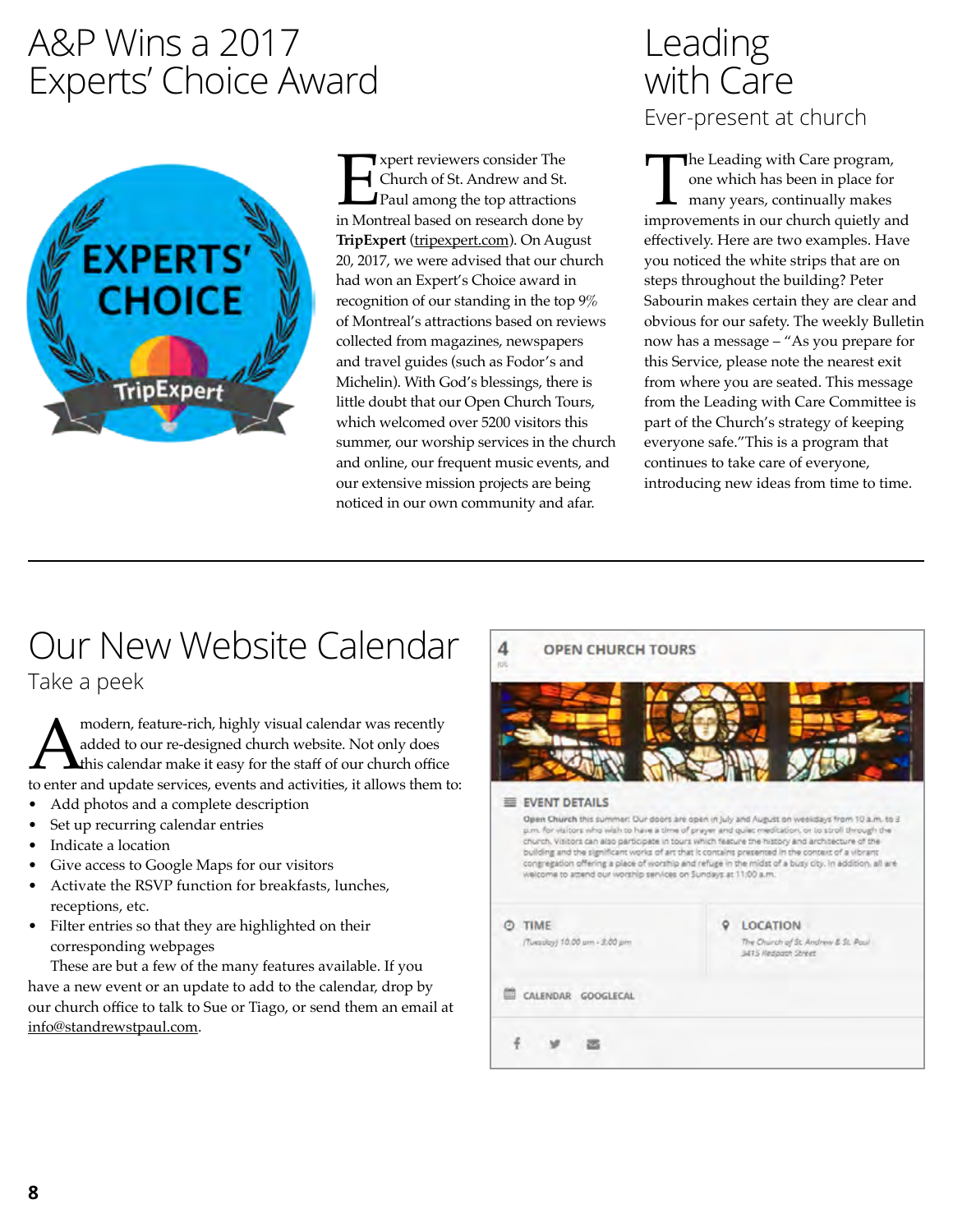# From the Church Register



**April 30**  Liam James Vogelesang-Dancik

**June 25**  Jonathan Djaballah

**June 25**  Rosalie Djaballah

## Memorials & Funerals

**March 1**  Violet Lightfoot

**March 18** The Rev. William J. Klempa

**March 21** David Garner

**April 22** Muriel McMaster Clark

**May 15**  Bonnie Lou Planche

**June 17** Grace Reid McMaster

**July 4** George Drummond Birks

**August 10** Susan Godber



**May 20** 

Deanna Allen and Jaime Hutchison

**June 3** Sabino Scali and Sabrina D'Antonio

**June 17** Scott McGrandle and Jennifer Durand **June 24**

Eric Latse and Benedicta Corlyn



**A happy day for Deanna and Jaime!**

## Scottish Country Dancing Celebrating 60 years at Kildonan Hall

Email: bj\_christiani@hotmail.com us, as our guests, for lunch on Saturday, September 30that 1245 in Kildonan Hall. The lunch<br>
Email: bj\_christiani@hotmail.com us, as our guests, for lunch on Saturday, September 30that 1245 Peptember 2017 marks 60 years that the Scottish Country dancers have enjoyed dancing weekly on Tuesday evenings in St. Andrew and St. Paul's Kildonan Hall. We would like to show our appreciation to the congregation by inviting them to join us, as our guests, for lunch on Saturday, September 30that 1245 in Kildonan Hall. The lunch will be followed by a dance at 1400 – an easy, fun introduction to Scottish Country dancing. There is no charge for either event. If you are dancing, please have soft sole shoes.

We will have live music – Torridon Scottish DanceBand with Kathleen Fraser-Collins onPiano, Ashley MacLeod on Fiddle and FredCollins onDrums – and all the dances will be beginner-friendly. Come to try dancing or just to watch and listen to the wonderful music.

If you are planning to attend the lunch, please email a\_and\_p@scdmontreal.org to let us know. You can also contact Katie Kiskaddon at church to let her know that you will be coming (or phone her at 514-632-2326). You could also sign up after church on September 24th at the coffee and fellowship which our dancers will be hosting.

Please consider joining us for this fun-filled afternoon.

*Holly Boyd Secretary RSCDS Montreal branch*



Christmas Puddings The Queen Elizabeth Hotel is helping again

The Queen Elizabeth Hotel, which<br>for many years has generously<br>steamed our plum puddings for<br>sale at the Fall Fair, is open again after for many years has generously steamed our plum puddings for sale at the Fall Fair, is open again after major renovations and the new chef has agreed to continue the tradition of helping us with our pudding fundraiser. Good news indeed!

We will continue to take pre-paid orders from our loyal clients, so watch for the order forms which will be available in the Narthex on Sundays in September and at the Church Office. The form can also be emailed to you.

Please note that this year we will be making half pound, one pound and two pound puddings. The deadline for pre-orders will be September 30th. Don't forget to order our world famous hard sauce! And remember that the puddings also make a great Christmas gift.

For information, contact Betty-Jo Christiani:

Phone: 450-465-1054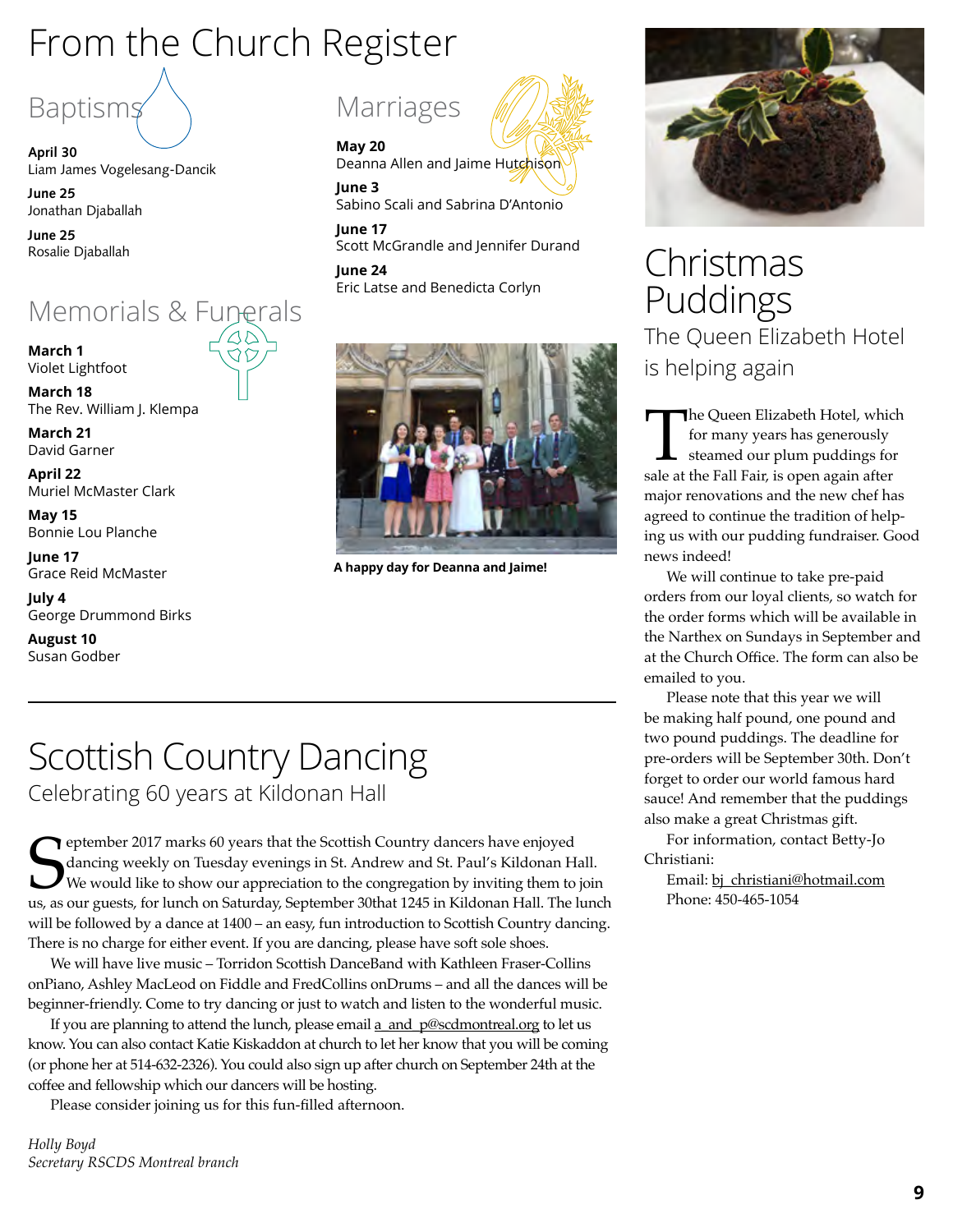# Mission and Outreach

Waiting for our Syrian Refugees

**By** the time you read this issue of *InsideOut*, it will have been just about fourteen months since July, 2016, when our applications to resettle Fadia and Hanan Zidan and their families were received by the Canadian Emba been just about fourteen months since July, 2016, when our applications to resettle Fadia and Hanan Zidan and Processing times, which were averaging eight months back then are now about fourteen months, meaning that, around now, our families should be getting the call from the Embassy to come in for their visa interviews.

We have been very fortunate to have the office of Marc Miller, our MP, making inquiries on our behalf and the Sponsorship Core Committee is anticipating good news very soon... and trying to fulfill immediate local needs

#### **Hundreds of cross-border refugees need our help!**

There is a strong and immediate need for fall and winter clothing, toiletries and household items for the hundreds of refugees crossing into Quebec as they flee the US. As of late August there are over 600 refugees living at the YMCA Residence on Tupper Street. The delay in processing welfare cheques is about 2 weeks and then families move out to find their own accommodation.

This is where we can help.

Instead of contacting the Y, interested families and individuals are encouraged to partner with a family to help them fulfill their immediate needs, which include transportation, household items, toiletries and clothing.

Please help! Thank you!

#### **PWS&D – an active component of Mission and Outreach**

Stepping down as Chair of Mission and Outreach, Brian Merrett has taken on the Presbyterian World Service and Development (PWS&D) portfolio, so capably administered by Derek Foote over the past number of years. PWS&D is very active in international and local aid projects and, at The Church of St. Andrew and St. Paul, we hold various events doing the year to bring awareness of and raise funds for this highly respected branch of the Presbyterian Church in Canada.

We encourage you to read about their work on the PWS&D website and to see how you can get involved. Please visit presbyterian.ca/pwsd/get-involved and contact Brian at pwsd@standrewstpaul.com to offer your services.

## Church School So much to celebrate!

The Church School 2016-2017 year concluded with a number of very special occasions to celebrate. Our Church School participated in the **Palm Sunday Service** and then set up their **Spiritual Walk** in the Iona Room on Easter of very special occasions to celebrate. Our Church School participated in the **Palm Sunday Service** and then set families to enjoy.

In April, we had a great turnout for our **Annual Cabane a Sucre**. We were blessed with a "picture perfect" day and were delighted to welcome Susan Stevenson's family visiting from Scotland!

Another delicious meal was prepared for us by Iain Lamont which everyone enjoyed at the **Mother's Day Breakfast**. It was a special morning as some of our young people shared their talents in honoring Mothers and all the special women in their lives. Thanks to all who participated and a special thank you to Iain for his amazing faithfulness to our Church School!

We had a wonderful **Confirmation** group this year and the following young people were welcomed into the Congregation on Sunday, May 21st. Cecilia Andrivon, Nico Cristofaro, Caroline Dahdah, Nicholas Dahdah, Islay McDonald, Myriam Monterrozza, Sheldon Philips and Brianna Simons. These young people were asked to prepare a Statement of Faith at the end of our series and we were struck by the sincerity and thoughtfulness that each put into their statements. I would like to share some of



**Happy Mother's Day to this family!**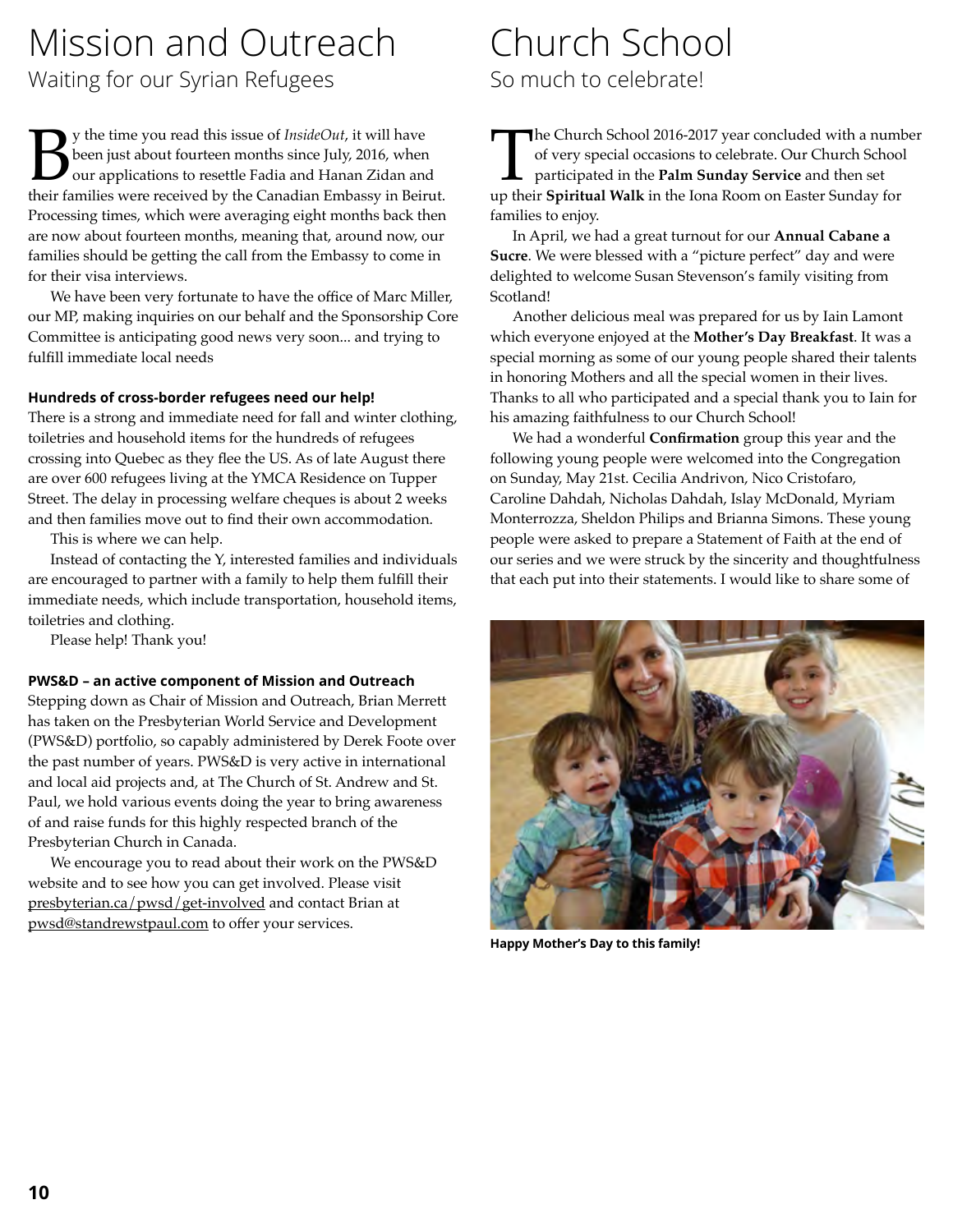what was written by a number of these young people:

"To love God is the greatest virtue; to be loved by God is the greatest blessing"; "This Confirmation class has strengthened my faith in God. Knowing that God exists with love in his heart, not only for me, but for everyone, really brought me reassurance"; "God is my Savior. I know that my church is a good place to be;" "I have a responsibility to share my talents and give back to my congregation"; "Why am I getting confirmed? Because the church is my 'family' and in this 'family', I will be guided further and grow on my journey as a Christian."

It was a privilege for both Art and me to lead the Confirmation classes this year and we thank Glenn for entrusting us with the responsibility.

We wound things up on June 4th, combining the **"Church School Celebration and Honoring Fathers"** with a very special event for Art & me! We wanted our Church Family to share in the Celebration of our 50th Wedding Anniversary, so invited everyone to be present as we renewed our vows followed with a reception in Kildonan Hall. Faith being a most important element in our marriage, we wanted to share in and be surrounded by, those who have supported and loved us at the A&P and celebrate with us the many blessings we have enjoyed over these 50 years – much of the joy bestowed on us has been through our affiliation and work at the church. What a joy it was for us to have Glenn officiate such a beautiful service, to have Jonathan and Stephanie provide extraordinary music, for Stratsi to have the service streamed worldwide and for Peter to make certain everything ran smoothly! One of the added highlights was to have Luca, from our Church School and Youth Group play the bagpipes for us. It truly was a special day! Thanks to you all for making the day extra special!

Church School of course did not end in June, but rather continued on throughout the summer months thanks to a host of wonderful volunteers and Church School teachers. An Open Class and the Nursery continued every Sunday and a good turnout was enjoyed each Sunday. A huge thank you to all who kept the program running so beautifully!

In July a very successful **Vacation Bible School** was attended by over 50 children! Details can be found in the **Youth Group** article.

*Sharon Dworzak, Church School Coordinator*

**Upcoming events: Welcome Back Sunday – September 10 Apple Picking – October 1 Pumpkin Ball – October 27**





**Left: A treasured family on Mother's Day. Above: Sharon and Art Dworzak celebrate with their grandchildren.**